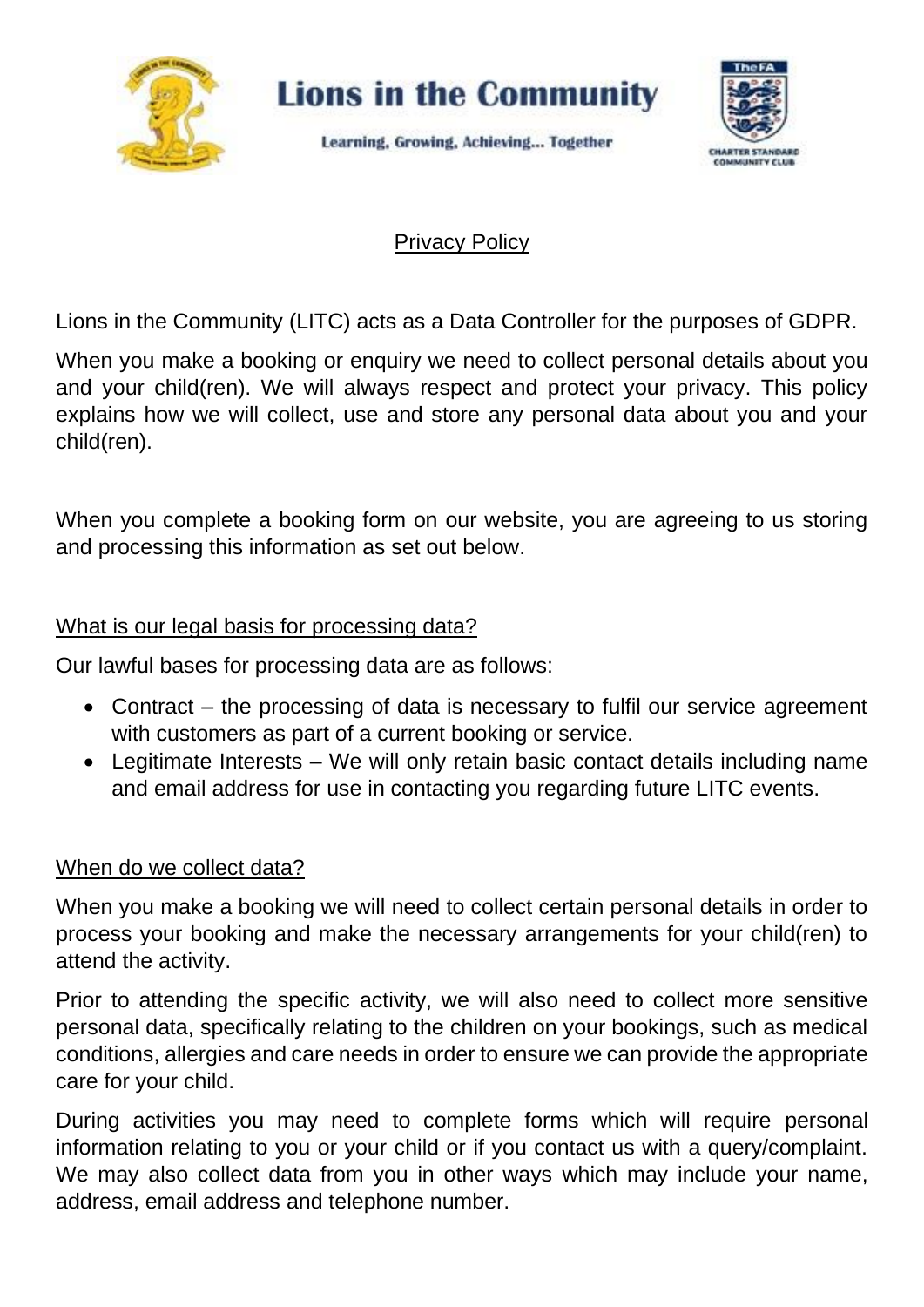# What data do we collect?

Parent Name, email address and emergency contact telephone number, Name of the child(ren), school attended, school year and any medical, behavioural or educational needs.

The law requires us to take reasonable steps to ensure data is kept accurate and up to date. We remind customers to update details when making a new booking.

## How do we use your data?

If you have a booking with us, we will use your data to contact you with information relating to your booking or if we need to contact you during the activity, to protect the welfare of your child and to comply with our legal obligations. We will also use your basic information to contact you regarding future LITC events.

Third Parties - we will never pass on your personal information or that relating to your child(ren) unless it is absolutely necessary for the health and wellbeing of the child, or in a medical emergency. Should any safeguarding concerns or legal proceedings require us to pass on your personal information we trust you will understand that we have a duty to comply with the law.

### How do we protect data?

Storage – All personal data is stored on a computer, which is password protected and logged off after use. Any printed information, for example a list of children attending a sports school, is securely shredded once the school has been completed.

# How long do we keep data for?

To comply with HMRC rules, we will keep your data for up to 3 years after which time all paper records will be securely shredded and computer based records will be deleted.

### Your rights

Your rights include:-

- The right to obtain a copy of your personal data held by LITC
- The right to have your records amended or corrected
- The right to ask for your records to be deleted
- The right to object to your data being collected by LITC